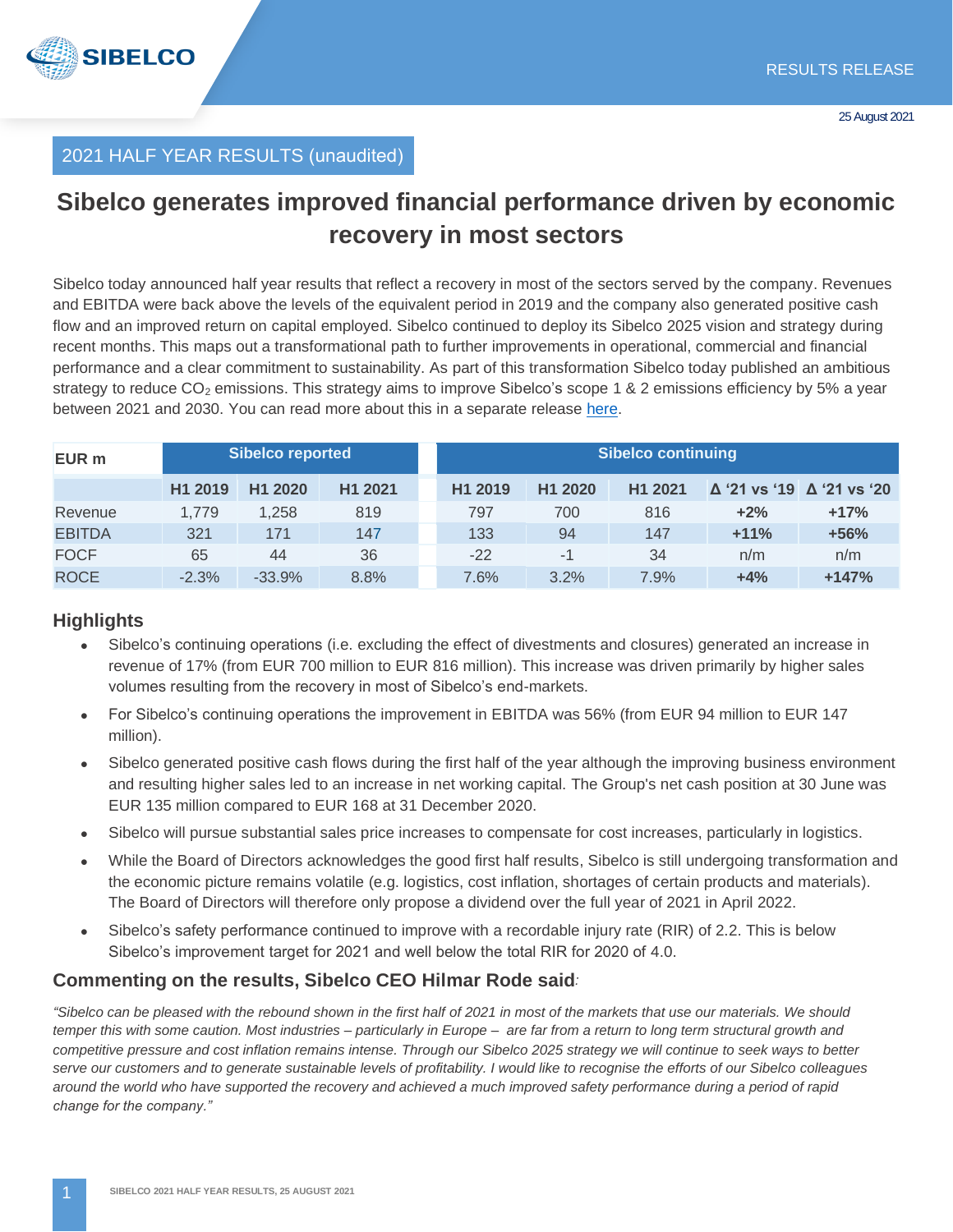

| <b>KEY FIGURES</b><br>(million EUR)                                                    | H1 2020             | H1 2021    | Change %          |
|----------------------------------------------------------------------------------------|---------------------|------------|-------------------|
| <b>Consolidated results</b>                                                            |                     |            |                   |
| Revenue<br>Sibelco excl. Covia<br>Covia                                                | 1,258<br>772<br>492 | 819<br>819 | $-35%$<br>$+6%$   |
| <b>EBITDA</b><br>Sibelco excl. Covia<br>Covia                                          | 171<br>122<br>50    | 147<br>147 | $-14%$<br>$+21%$  |
| <b>EBIT</b><br>Sibelco excl. Covia<br>Covia                                            | 37<br>70<br>(34)    | 79<br>79   | $+116%$<br>$+13%$ |
| <b>Adjusted EBIT</b><br>Sibelco excl. Covia<br>Covia                                   | 41<br>59<br>(18)    | 84<br>84   | $+104%$<br>$+42%$ |
| Net result (share of the Group)<br>Sibelco excl. Covia<br>Covia                        | 55<br>102<br>(48)   | 55<br>55   | $-47%$            |
| <b>Cash flows</b>                                                                      |                     |            |                   |
| Free operating cash flow<br>Sibelco excl. Covia<br>Covia                               | 44<br>18<br>27      | 36<br>36   | $-19%$<br>$+105%$ |
| <b>Funding</b>                                                                         |                     |            |                   |
| Net cash / (debt)                                                                      | 104                 | 135        | $+30%$            |
| Shareholders' equity                                                                   | 1,068               | 1,071      |                   |
| <b>Return on capital employed</b>                                                      |                     |            |                   |
| ROCE (Reported Group EBIT last 12 months /<br>Average capital employed last 12 months) | $(33.9)\%$          | 8.8%       |                   |
| Average capital employed last 12 months                                                | 3,908               | 1,534      |                   |

The Group figures for 2020 also include intercompany eliminations between Covia and Sibelco excluding Covia.

Capital employed = total assets – current liabilities

# FINANCIAL ITEMS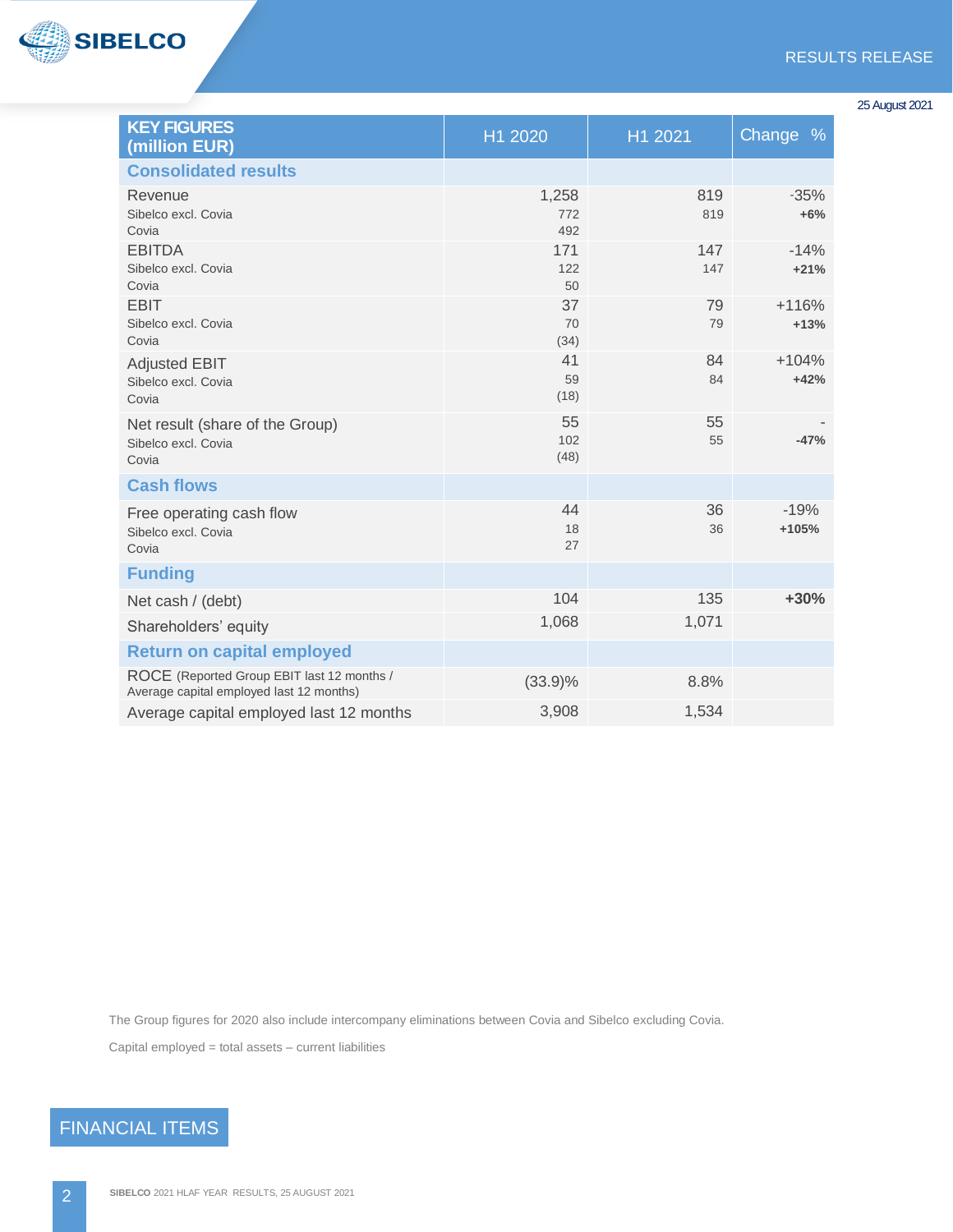

### **Group results**

*For the purpose of the discussion of Sibelco's results below we are focusing on pro-forma data on key metrics for the continuing operations (i.e. not including Covia in the H1 2020 comparisons) as this is the most relevant baseline for 2021 and beyond.*

Revenues were up by 6% to EUR 819 million. Excluding the impact of divestments & closures the increase in revenue was 17% (from EUR 700 million to EUR 816 million). This increase was driven primarily by higher sales volumes resulting from the recovery in most of Sibelco's end-markets. This recovery gathered pace through the course of the period and came in almost all industrial sectors and regions served by Sibelco.

EBITDA was up by 21% to EUR 147 million. For Sibelco's continuing operations, the improvement in EBITDA was 56% (from EUR 94 million to EUR 147 million which represents a recovery to above the levels of the corresponding period in 2019.

Return on capital employed (ROCE) for the continuing activities was 7.9%. This compares to 3.2% for the same period and the same scope of activities in 2020 and 7.6% for the same period in 2019. The total effective tax rate for the group was 29%.

The net result (Group share) was EUR 54.7 million compared to EUR 54.6 million in 2020.

#### **Cost and price management**

Sibelco implemented limited price increases in during the first half of 2021. The company will be forced to push for more substantial increases in the second half in order to address cost inflation – particularly in logistics and transport – and the resulting unsustainable pressure on margins.

#### **Capital expenditures & acquisitions**

Total capital expenditures were EUR 43 million with the main growth investments being continuation of projects initiated in previous periods such as the increased clay production in the UK, new glass recycling production in

Italy, investments in feldspar and cristobalite operations and the construction of the Act&Sorb facility in Belgium.

Sibelco completed two acquisitions in the UK:

In June Sibelco completed the acquisition of two glass recycling plants from Viridor in the UK. The operations in Sheffield and Glasgow provide a platform for Sibelco to grow its recycling footprint and support the circular economy in the UK.

The minerals processing facility acquired in Talke, UK, processes silica sand into silica flour for specific customer applications such as fibre glass production.

### **Cash flow and funding**

Sibelco generated positive cash flows during the first half of the year although the improving business environment and resulting higher sales led to an increase in net working capital. Total free operating cash flow reached EUR 36 million. Taking into consideration the cash impact from acquisitions and interest payments, the free cash flow before dividends amounted to EUR 17 million. Net free cash flow after dividends was EUR (28) million which, after adjustments for foreign exchange impacts, resulted in a net cash position at 30 June of EUR 135 million compared to EUR 168 at 31 December 2020.

While the Board of Directors acknowledges the good first half results, Sibelco is still undergoing transformation and the economic picture remains volatile (e.g. logistics, cost inflation, shortages of certain products and materials). The Board of Directors will therefore only propose a dividend over the full year of 2021 in April 2022.

#### **Note on Covia**

Covia was deconsolidated from Sibelco at the end of June 2020 and Sibelco's exit from Covia was confirmed on 31 December 2020. Sibelco's financial statements therefore contain all P&L and cash flow elements for Covia only for the first half of 2020.

BUSINESS REVIEW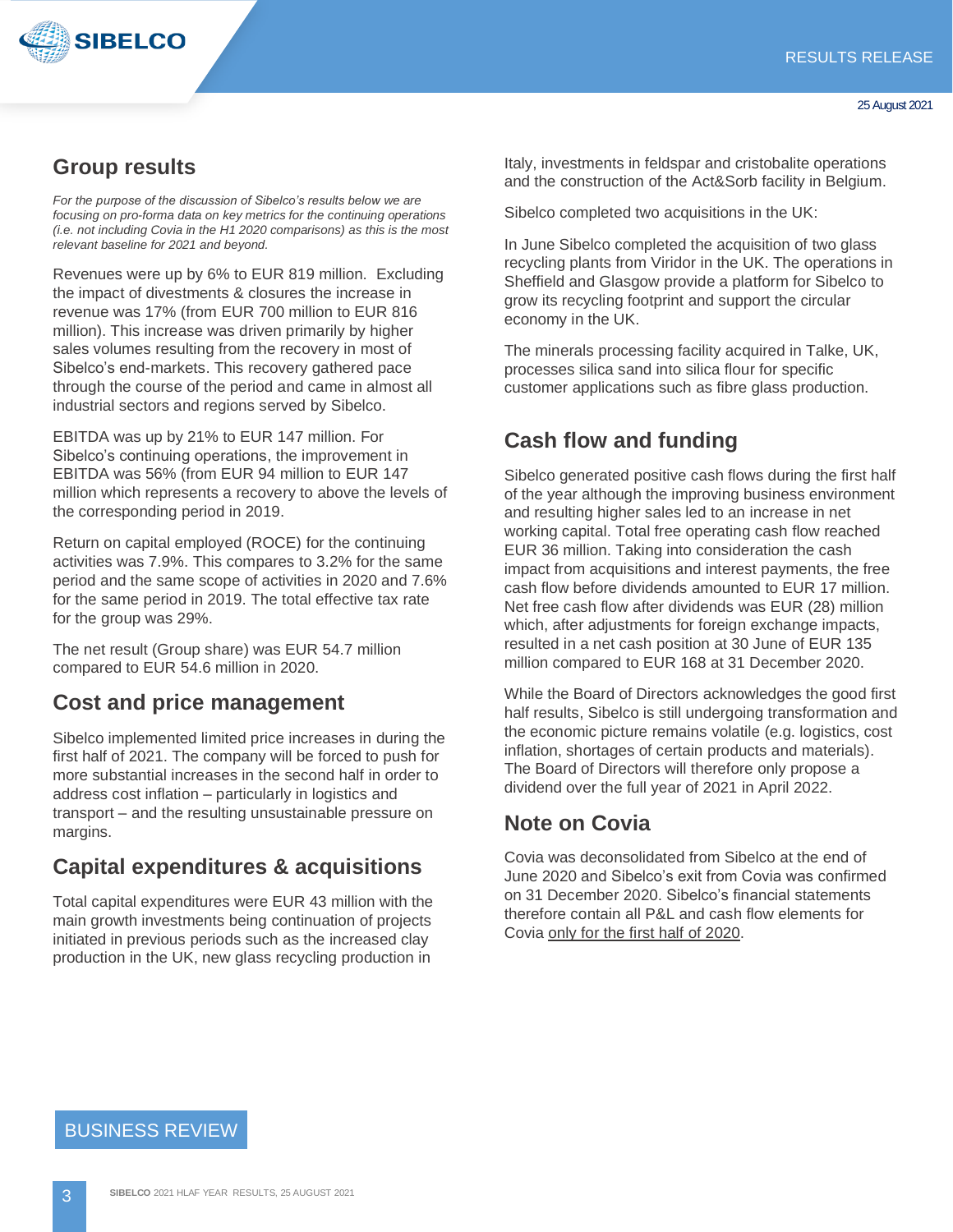

## **Construction**

A sharp recovery in global construction drove an improved Sibelco performance across all related sectors. Sales to the **sanitaryware** market remained buoyant with our new SANBLEND<sup>®</sup> ball clay plant in Devon (UK) on target for a record production year. We made further progress in expanding sales to the South American sanitaryware market with increased exports of ball clay to Mexico.

Recovery in the **ceramic tile** and **engineered stone** sectors continued in 2021. Demand for Sibelco materials in both sectors was higher than pre-pandemic levels as manufacturers continued replenishing stocks to meet growing consumer demand.

The resurgence in construction also saw growth in sales to the **concrete** and **cement** sectors, particularly in France. Recovery in the **structural ceramics** market (roof tiles and bricks) was slower than anticipated but gained momentum towards the middle of the year.

## **Glass & Electronics**

Recovery in the **float glass** market continued throughout the first half of the year, driven primarily by the boom in construction, but also by increased demand from the automotive sector. However, overall capacity in Europe's float glass industry has been reduced because of furnace closures.

Sales to **container glass**, which had remained reasonably stable throughout the pandemic, were boosted this year as the beverage sector bounced back with the reopening of hospitality venues. Increased production in Europe's automotive sector drove a strong performance in **fibreglass**.

High demand from both the **semi-conductor** and **solar PV** markets saw a rapid recovery in sales of high purity quartz, with our Spruce Pine (US) plant operating at full capacity to deliver materials to Japan and China.

Sales to the **display glass** sector returned to 2019 levels as the trend towards home working continued to drive high consumer demand for laptops, tablet devices and large-screen televisions. The first half of the year also saw strong sales in the **printed circuit board** market.

## **Industrial & Consumer**

Recovery in global construction also saw strong sales in industrial and domestic **coatings**. Sales in **polymers** were also up as a result of the increased activity in the construction sector, as well as increased demand from the automotive sector.

Sibelco retained a strong position in Brazil's **personal care** market with a strong performance in the toothpaste sector. Sales to the **medical gloves** market flattened this year after peak demand at the start of the pandemic.

Conditions in the **tableware** sector also started to improve, having previously been affected by the temporary closure of retail outlets during the pandemic.

# **Steel, Refractory & Foundry**

The ongoing trend towards the use of lower quality iron ore in the **steel** industry prevented any upturn in sales of olivine. The Indian steel industry continued to suffer the effects of the pandemic with labour shortages and restricted supplies of oxygen for manufacturing, however demand in western Europe was strong.

Sales of dried olivine for the **refractory** sector were high, whilst recovery in Europe's **foundry** industry continued during the first half of the year.

# **Recycling**

Growth in our **glass recycling** business continued. Container glass manufacturing in western Europe was generally less affected than other industries by the pandemic, enabling us to keep sales of cullet firmly on track. The beverage sector, which saw volumes dip between 5-10% last year, bounced back to 2019 levels with the reopening of hospitality venues and events.

Sibelco's acquisition of two glass recycling plants in the UK from Viridor was completed in June. Construction of our new plant in San Cesario (Italy) remains on track with construction scheduled for completion in H1 2022. Once operational, San Cesario will produce up to 250,000 tonnes of cullet per year to further enhance Sibelco's offering for customers.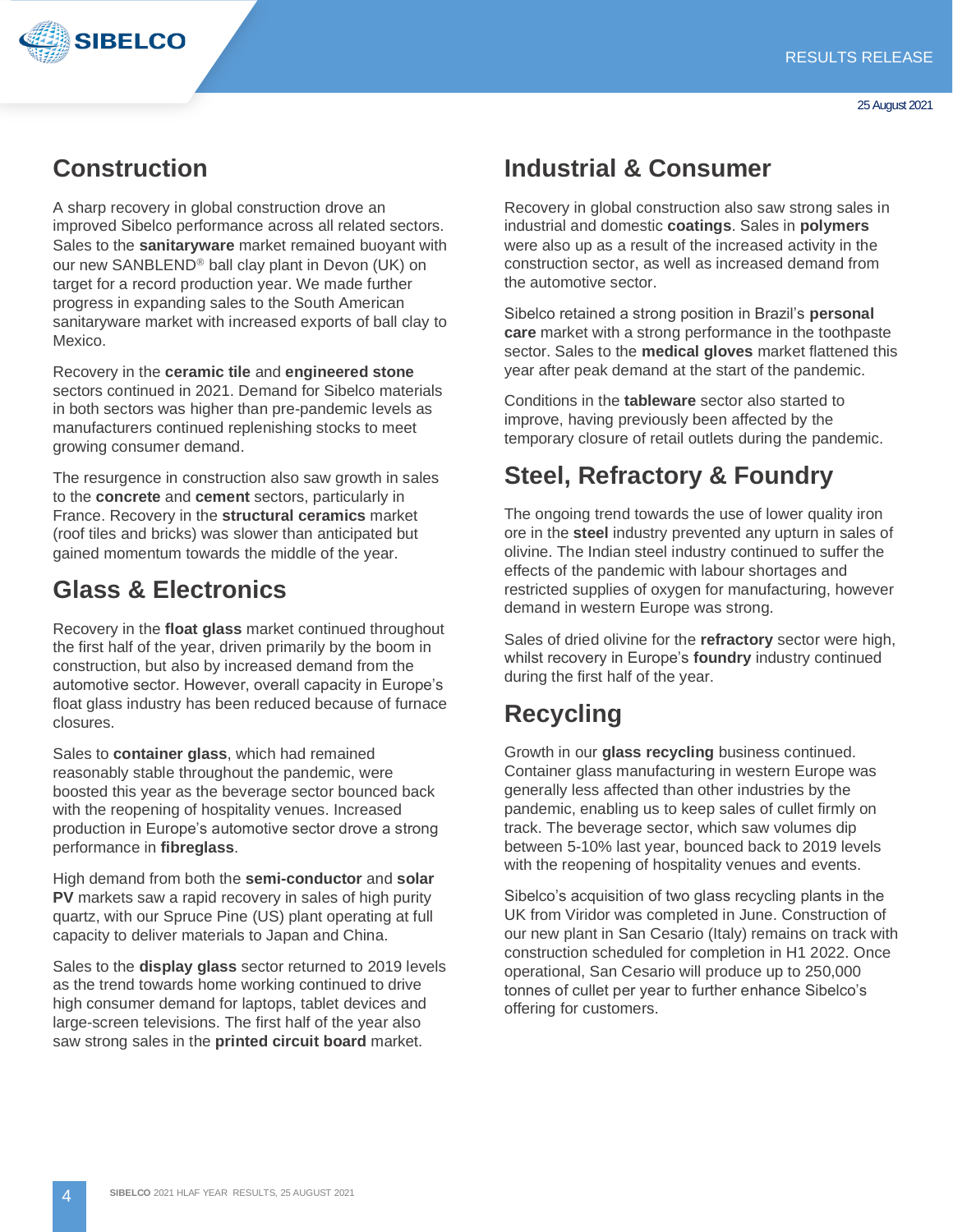



#### **OUTLOOK**

Sibelco's end markets are continuing to recover from the effects of the COVID-19 pandemic. The growth year-onyear is expected to taper in the second half of the year and comparisons will become less favourable given that the recovery started in H2 2020. Price increases will be required to offset the impact of higher costs – particularly logistics.

Sibelco will continue to implement its Sibelco 2025 strategy and drive the required improvements in financial and sustainability performance.

As a reminder, in addition to the Covia exit, the 2020 financial performance for Sibelco included material contributions from assets that were divested or closed. These activities will make no contribution to the financial performance of 2021

The relevant 2020 EBITDA baseline for comparison in 2021 is EUR 205 m, which was the EBITDA of the continuing activities of Sibelco.

#### EXECUTIVE COMMITTEE APPOINTMENT

The Board of Directors has approved the appointment of Frédéric Deslypere as Sibelco's Chief Financial Officer. Mr. Deslypere has a distinguished leadership trackrecord in global materials businesses and joins Sibelco from the insulation division of Knauf Group, where he has been CFO for the last four years. Prior to joining Knauf, he spent more than 20 years with Etex, a Belgianbased family owned building materials group, where he held roles including legal and tax counsel, CFO, and managing director of the LATAM division in Chile.

Mr Deslypere will join Sibelco on 1<sup>st</sup> January 2022.

#### *Disclaimer*

*This document contains projections and other forward-looking statements. Investors should be aware that such projections and forward-looking statements are subject to various risks and uncertainties (many of which are difficult to predict and generally beyond the control of Sibelco) that could cause actual results and developments to differ materially from those expressed or implied.*

*Besides IFRS accounts, the Group also presents underlying, non-audited performance indicators. The objective is to generate a view that avoids distortion and facilitates the appreciation of performance and comparability of results over time.*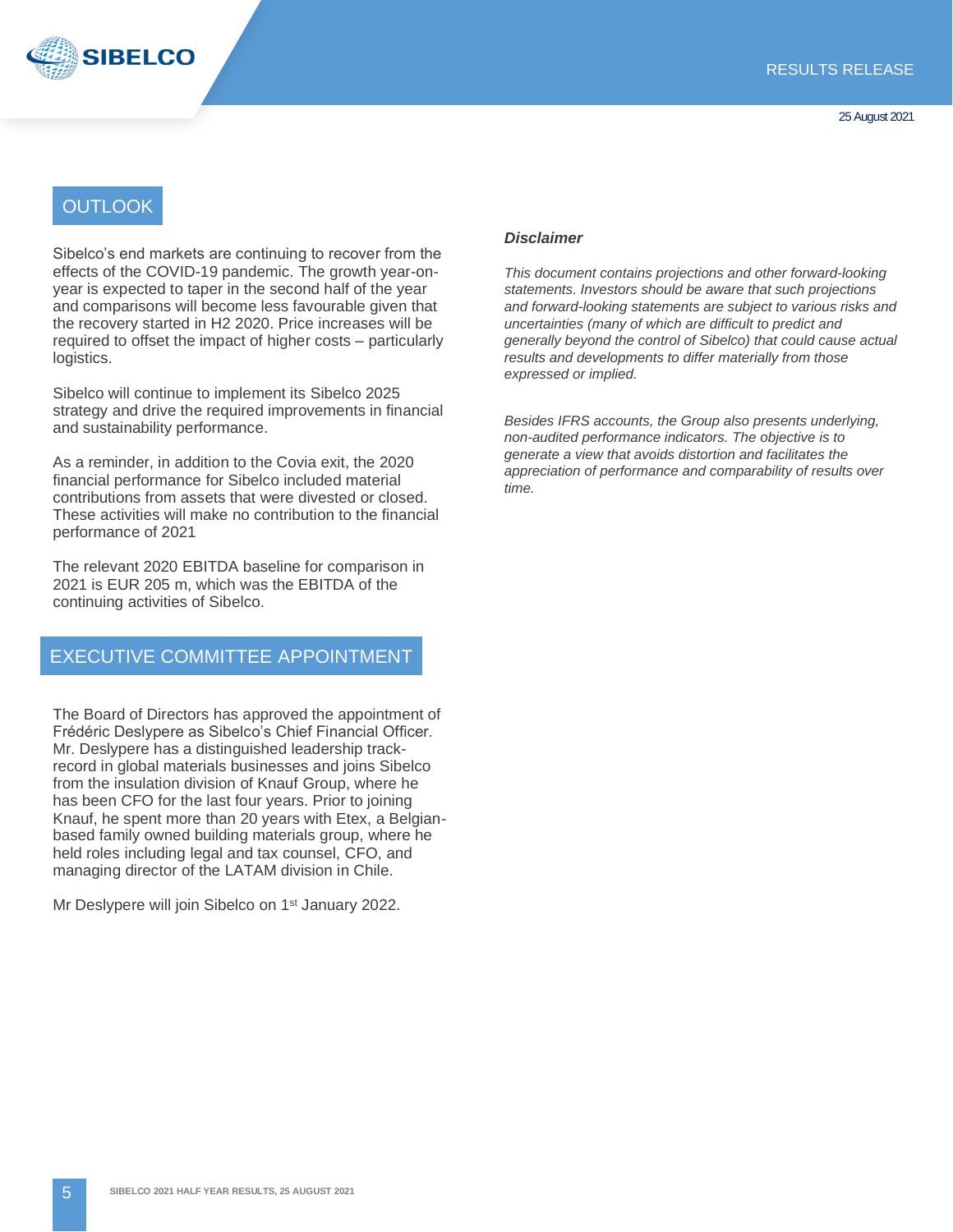

### **Simplified and Unaudited Consolidated Income Statement of Profit or Loss**

| In thousands of euro                                          | 1H 2020     | 1H 2021    |
|---------------------------------------------------------------|-------------|------------|
| <b>Revenue</b>                                                | 1,257,888   | 819,226    |
|                                                               |             |            |
| <b>Cost of sales</b>                                          | (1,056,760) | (626, 920) |
|                                                               |             |            |
| <b>Gross profit</b>                                           | 201,128     | 192,306    |
| Other operating income                                        | 28,117      | 5,732      |
| SG&A expenses                                                 | (169, 204)  | (108, 875) |
| Other operating expenses                                      | (23, 314)   | (9,744)    |
|                                                               |             |            |
| <b>EBIT</b>                                                   | 36,727      | 79,422     |
| <b>Financial income</b>                                       | 45,536      | 1,771      |
| <b>Financial expenses</b>                                     | (62, 977)   | (7, 284)   |
| Share of profit of equity-accounted investees (net of<br>tax) | 2,421       | 2,931      |
|                                                               |             |            |
| <b>Profit (loss) before income taxes</b>                      | 21,707      | 76,840     |
| Income taxes                                                  | 7,810       | (21, 725)  |
|                                                               |             |            |
| <b>Profit (loss) for the period</b>                           | 29,517      | 55,115     |
|                                                               |             |            |
| Attributable to:                                              |             |            |
| Owners of the Company                                         | 54,633      | 54,706     |
| Non-controlling interests                                     | (25, 117)   | 409        |

### **Simplified and Unaudited Consolidated Statement of Financial Position**

| In thousands EUR                      | 31 Dec 2020 | 30 Jun 2021 |
|---------------------------------------|-------------|-------------|
| <b>Assets</b>                         | 1,913,413   | 1,968,018   |
| Non-current assets                    | 1,076,530   | 1,105,408   |
| <b>Current assets</b>                 | 836,883     | 862,610     |
| <b>Equity and liabilities</b>         | 1,913,413   | 1,968,018   |
| <b>Total equity</b>                   | 1,052,708   | 1,077,105   |
| Equity attributable to equity holders | 1,047,107   | 1,071,428   |
| Share capital                         | 25,000      | 25,000      |
| Share premium                         | 12          | 12          |
| Retained earnings and reserves        | 1,022,095   | 1,046,416   |
| Non-controlling interests             | 5,601       | 5,677       |
| Non-current liabilities               | 477,865     | 470,045     |
| <b>Current liabilities</b>            | 382,840     | 420,868     |